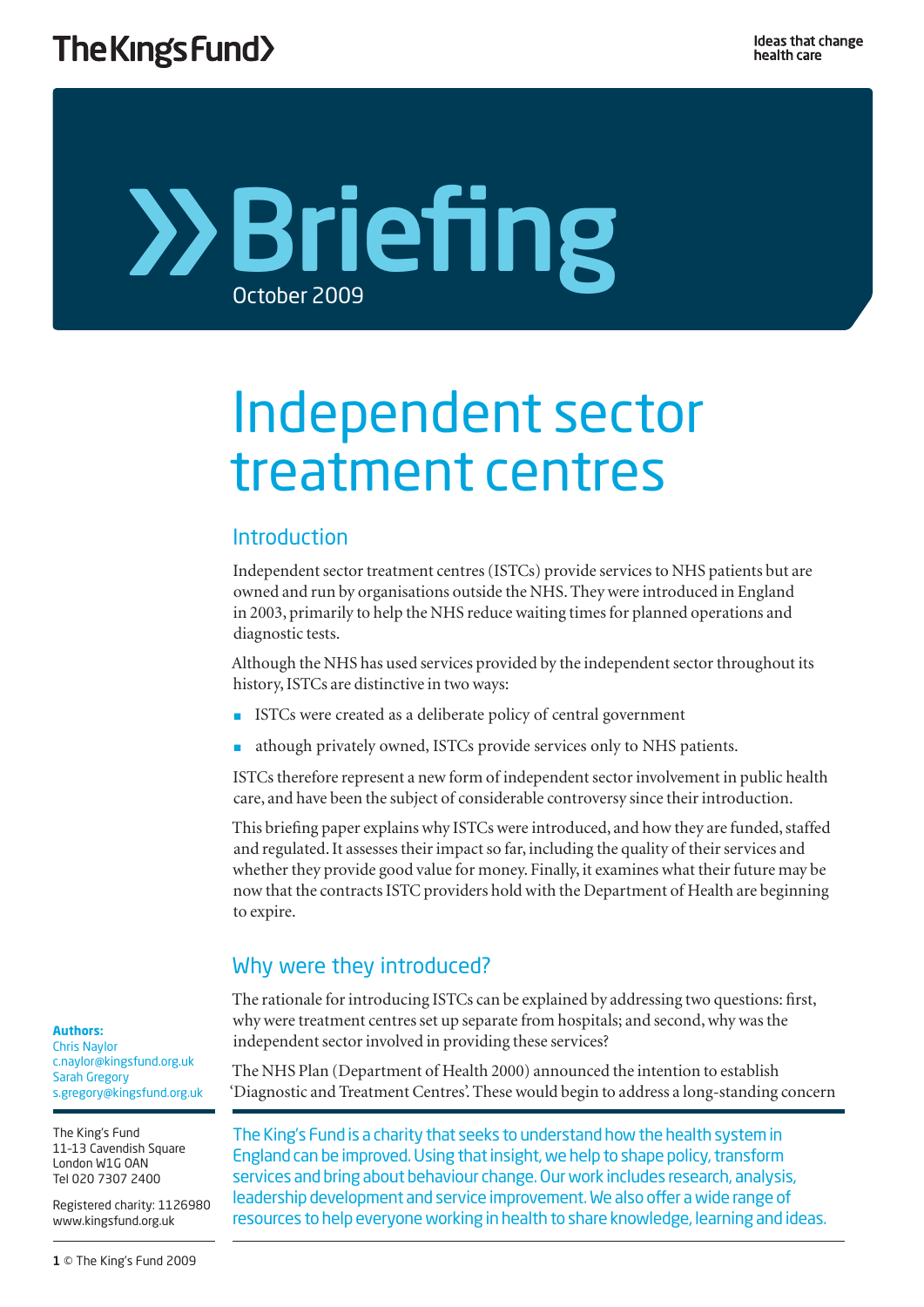– that hospitals were not providing planned tests and operations efficiently because the competing demands of providing emergency care frequently led to appointments being delayed or cancelled. It was hoped that by separating planned operations from emergency care, treatment centres would help to reduce waiting times. They would also increase capacity in specialties with long waits, such as ophthalmology and orthopaedics, again helping to reduce waiting times in these areas.

The rationale for involving the independent sector in the delivery of treatment centres was originally based on creating additional capacity to reduce waiting times. In 2002, the Department of Health engaged strategic health authorities (SHAs) in a national capacity planning exercise, and concluded that in order to achieve rapid reductions in waiting times, an expansion of independent sector capacity would be required. This expansion was achieved through the ISTC programme, which procured treatment centres from the independent sector (Department of Health 2002a). The Department later stressed that the ISTC programme could also play a role in achieving other government ambitions (Department of Health 2006a; House of Commons Health Committee 2006a):

- introducing competition with the intention of stimulating NHS providers to improve their own services, particularly in terms of increasing productivity and reducing waiting times
- providing patients with a greater choice of providers
- creating a space for innovation, in which new forms of service delivery could be developed
- providing a more cost-effective way for the NHS to utilise capacity in the private sector. By purchasing services in bulk rather than through ad hoc 'spot purchasing' arrangements, it was hoped that the ISTC programme would provide better value for money.

## How many ISTCs have been set up?

There have been two 'waves' of ISTCs procured centrally by the Department of Health, each constituting a five-year investment programme. The first ISTC opened in 2003. The second wave of procurement was announced in 2005, with the first centre opening in 2007.

Under Wave 1, 25 fixed-site centres and two chains of mobile units were opened (Hansard 2009a). The Department of Health states that these were targeted on areas with a lack of capacity or long waiting times, as identified by SHAs in conjunction with local primary care trusts (PCTs) (House of Commons Health Committee 2006a).

Wave 2 initially involved 24 schemes (House of Commons Health Committee 2006a), but was scaled back to 10, of which nine were operational by June 2009. The Department of Health explained this reduction by stating that 'the changing situation in health economies' meant that extra capacity was no longer needed in some areas (House of Commons Health Committee 2006a). It should be noted that Wave 2 contracts were considerably wider in scope, covering services provided over multiple sites rather than a single centre.

A number of NHS-owned treatment centres have also been developed since 2000. By 2006, 48 NHS treatment centres were open or under development (Department of Health 2006b, 2006c).

## What services do ISTCs provide?

ISTCs vary widely in terms of the scope of their services and the way they are organised. Some offer only a narrow range of services while others cover multiple specialties and offer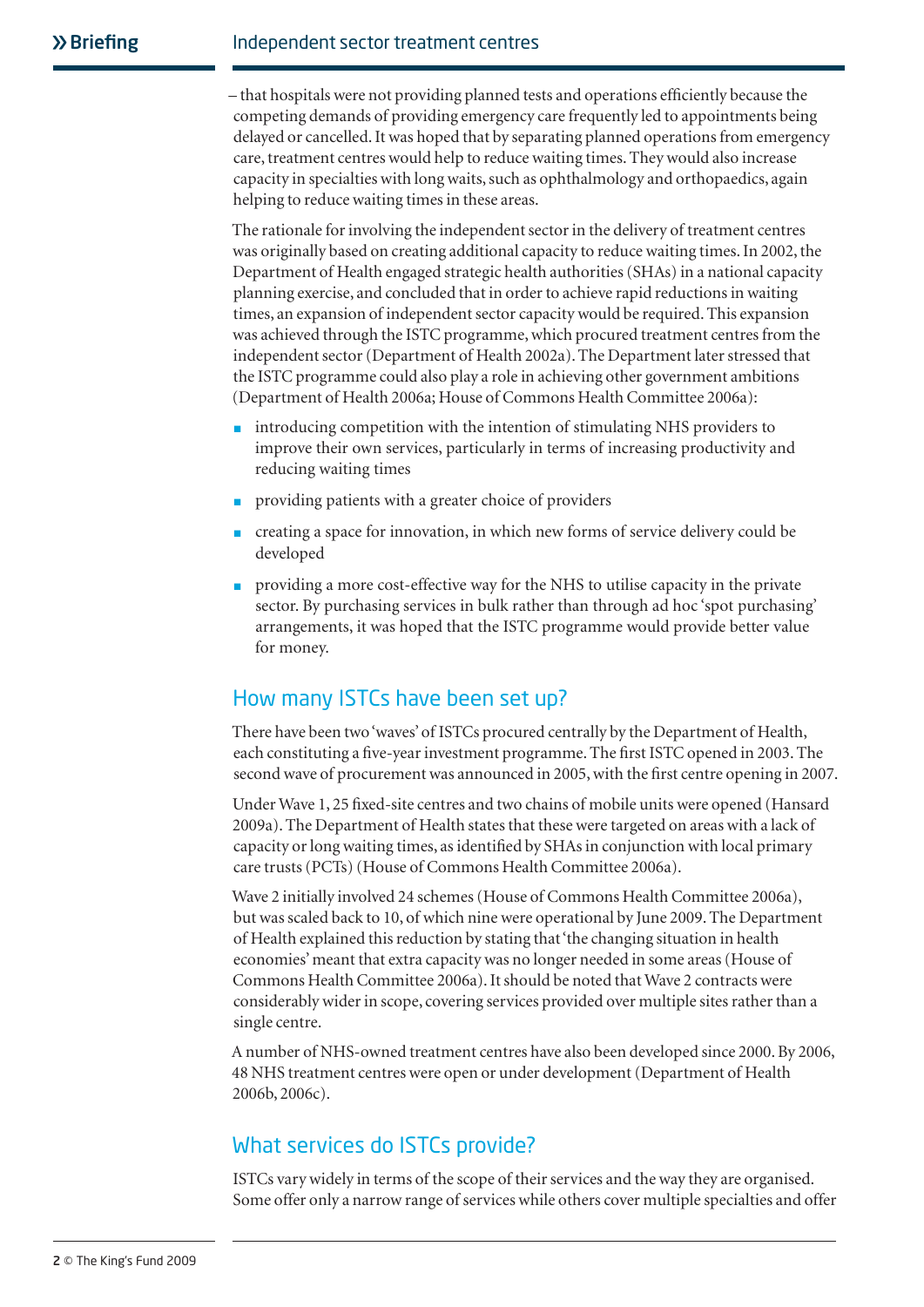outpatient care, diagnostics and day surgery. Specialties commonly provided include orthopaedics, ophthalmology, and various forms of surgery. ISTCs do not provide highlevel intensive care.

A small but growing proportion of NHS elective care is now provided by ISTCs. Table 1, below, shows the proportion accounted for by ISTCs each year since the programme began. The figures are based on inpatient procedures, and do not include diagnostics.

| Year   | <b>ISTC activity (FCEs)*</b><br>(from HES** data) | <b>Total NHS elective</b><br>activity<br>(from HES** data) | <b>ISTC activity as</b><br>proportion of<br>elective activity<br>(%) |
|--------|---------------------------------------------------|------------------------------------------------------------|----------------------------------------------------------------------|
| 2003/4 | 3,633                                             | 5,544,864                                                  | 0.07                                                                 |
| 2004/5 | 36,599                                            | 5,530,359                                                  | 0.66                                                                 |
| 2005/6 | 53,388                                            | 5,821,062                                                  | 0.92                                                                 |
| 2006/7 | 67,210                                            | 5,590,579                                                  | 1.20                                                                 |
| 2007/8 | 105,604                                           | 5,900,000***                                               | 1.79                                                                 |

#### Table 1 ISTC activity as a proportion of total NHS activity

\* Finished Consultant Episodes - represents a patient's completed period of care under a consultant.

\*\* Hospital Episode Statistics

\*\*\* Audit Commission estimate

Source: Audit Commission (2008)

Within particular specialties, the proportion of work conducted in ISTCs is higher. By the end of 2006/7, ISTCs were performing 4 per cent of cataract procedures, 7 per cent of hip procedures, and 9 per cent of arthroscopies nationally (Audit Commission 2008). But these national-level statistics fail to shed light on the proportion of activity accounted for by ISTCs at local level. The Healthcare Commission reported that in some areas, all elective care within particular specialties is conducted in an ISTC (Healthcare Commission 2007).

The proportion of NHS elective activity performed by ISTCs will continue to rise as Wave 2 schemes become fully operational. But for the foreseeable future, it is unlikely to reach the 15 per cent envisaged at one stage by the Department of Heath (Department of Health 2006a).

# How are they funded and how much do they cost?

The funding arrangements for ISTCs were specified in five-year contracts negotiated by the Department of Health. These contracts have not been published in full on the grounds of commercial sensitivity, but certain details are known.

The price for work conducted in ISTCs is based on the national NHS tariff – the standard payment system for providers of NHS services – supplemented with an additional provider-specific premium to encourage entry into the market and cover the costs associated with setting up a new treatment centre. The size of these premiums have not been published, but the Department informed the House of Commons that Wave 1 ISTC providers received, on average, payments that were 11.2 per cent greater than the NHS equivalent cost. The NHS equivalent cost is derived from tariff values but also includes fixed costs borne by the NHS outside of the tariff – for example, pension payments (House of Commons Health Committee 2006a).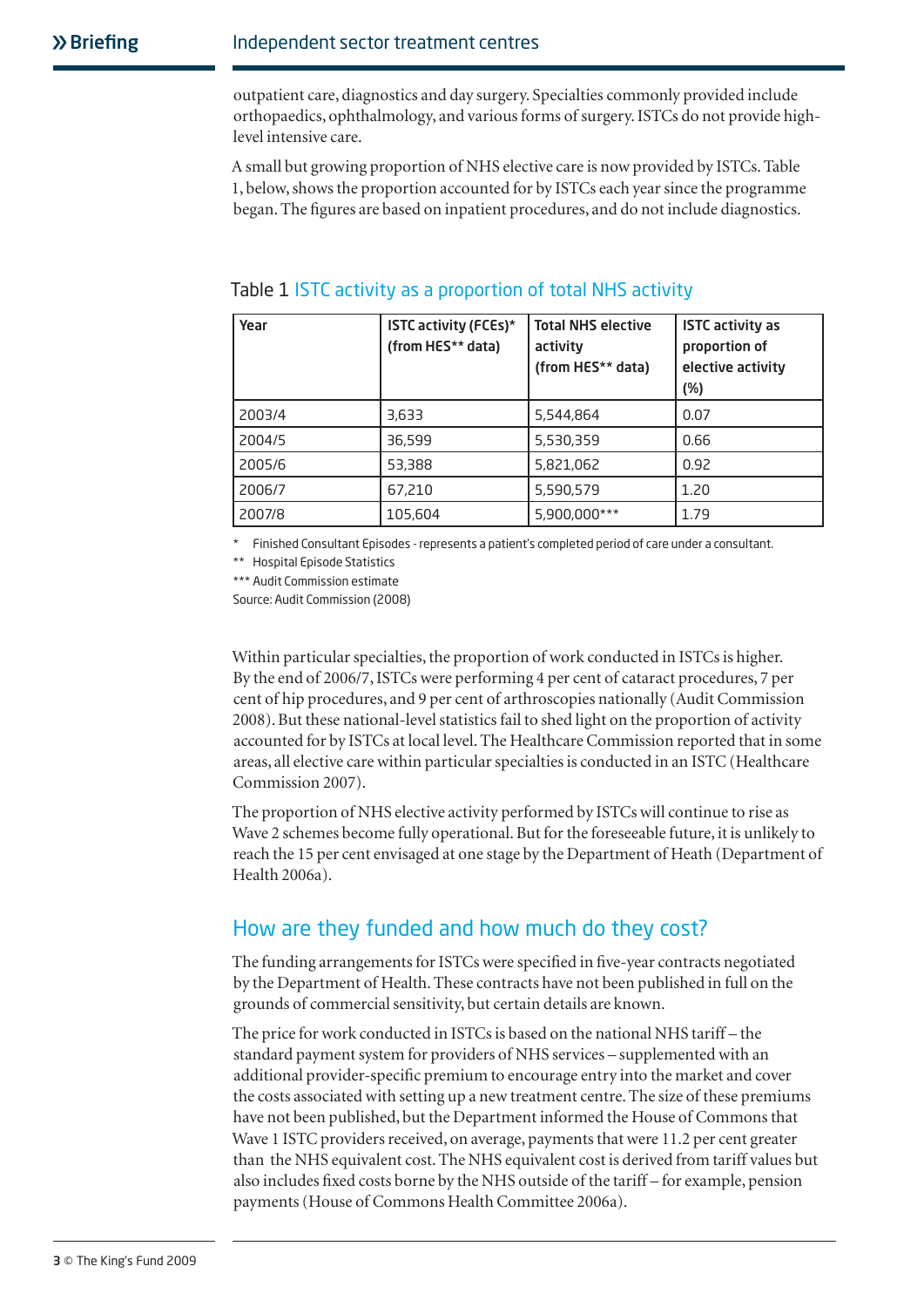In addition to the premium paid per procedure, ISTC contracts also include minimum volume guarantees to act as a further incentive for providers to enter the market. Wave 1 ISTCs were given a 'take or pay' guarantee, stipulating that PCTs would pay for 100 per cent of the contract value, regardless of whether activity reached the contracted level. Wave 2 ISTCs are not guaranteed to receive 100 per cent of the contract value, but do receive a guaranteed fixed value (GFV). GFV payments are calculated with reference to providers' fixed costs, and reduce incrementally over the course of the contract. The Department of Health rather than PCTs is liable for GFV payments.

The total cost of payments to ISTCs from the programme's inception up to 31 March 2009 was £1.2 billion (Hansard 2009b). The estimated cost for the next five years, from April 2009, is £1.4 billion (Hansard 2009c). Averaging this out over five years, and taking the total budget for the NHS in England of £98.4 billion in 2009/10 (HM Treasury 2008), this represents less than 1 per cent of overall annual expenditure.

## How are ISTCs staffed?

To avoid staff being 'poached' from the NHS, Wave 1 ISTC providers were not allowed to recruit staff who had worked within the NHS in the previous six months. As a result, many staff were recruited from other countries. The House of Commons Health Committee strongly criticised this 'additionality' policy as having led to a lack of integration with local NHS providers and problems associated with staff not being familiar with surgical techniques and administrative processes used in the United Kingdom, as well as language problems (House of Commons Health Committee 2006a).

Mindful of these concerns, the Department of Health relaxed the recruitment restrictions for Wave 2. Providers are now permitted to recruit NHS staff, but staff within defined 'shortage professions' are allowed to work for ISTCs only outside their contracted NHS hours (NHS Employers 2007).

The profile of the workforce in ISTCs is evolving over time, and also varies between centres. For example, in 2007, 25 per cent of clinical staff (on average) in Wave 1 ISTCs were on secondment from the NHS, but this was as high as 83 per cent in one centre (Player and Leys 2007).

Wave 2 ISTCs are contractually obliged to make at least one-third of all activity available for the training of junior clinical staff, should the deans of local educational bodies require it. This was a response to the concern that if a large proportion of simpler, routine work was to be conducted within ISTCs, local NHS hospitals would be left with a disproportionate number of more complex cases that may not be suitable for training purposes (House of Commons Health Committee 2006a). Evidence suggests this concern is legitimate – for example, in one NHS hospital, the percentage of patients referred for cataract surgery whose condition required them to be operated on by a consultant increased from 5.5 per cent to 19.6 per cent after an ISTC opened in the area (Barsam *et al* 2008).

As is the case in all NHS and private hospitals in the United Kingdom, doctors and surgeons working in ISTCs (including those from outside the United Kingdom) must be registered with the General Medical Council for the specialism they wish to practise, and other professionals must be registered with the relevant regulatory body. This is designed to provide some guarantee of competence. However, ISTCs do not have an equivalent of the Advisory Appointments Committees used in the NHS, which include representation from the royal colleges and serve as an additional quality control mechanism. Without this, the onus lies on ISTC providers to ensure that recruitment processes are robust. An investigation by the Healthcare Commission found that ISTCs generally met national minimum requirements in this respect, but found 'some shortfalls in areas such as continuing professional development and appraisal' (Healthcare Commission 2007).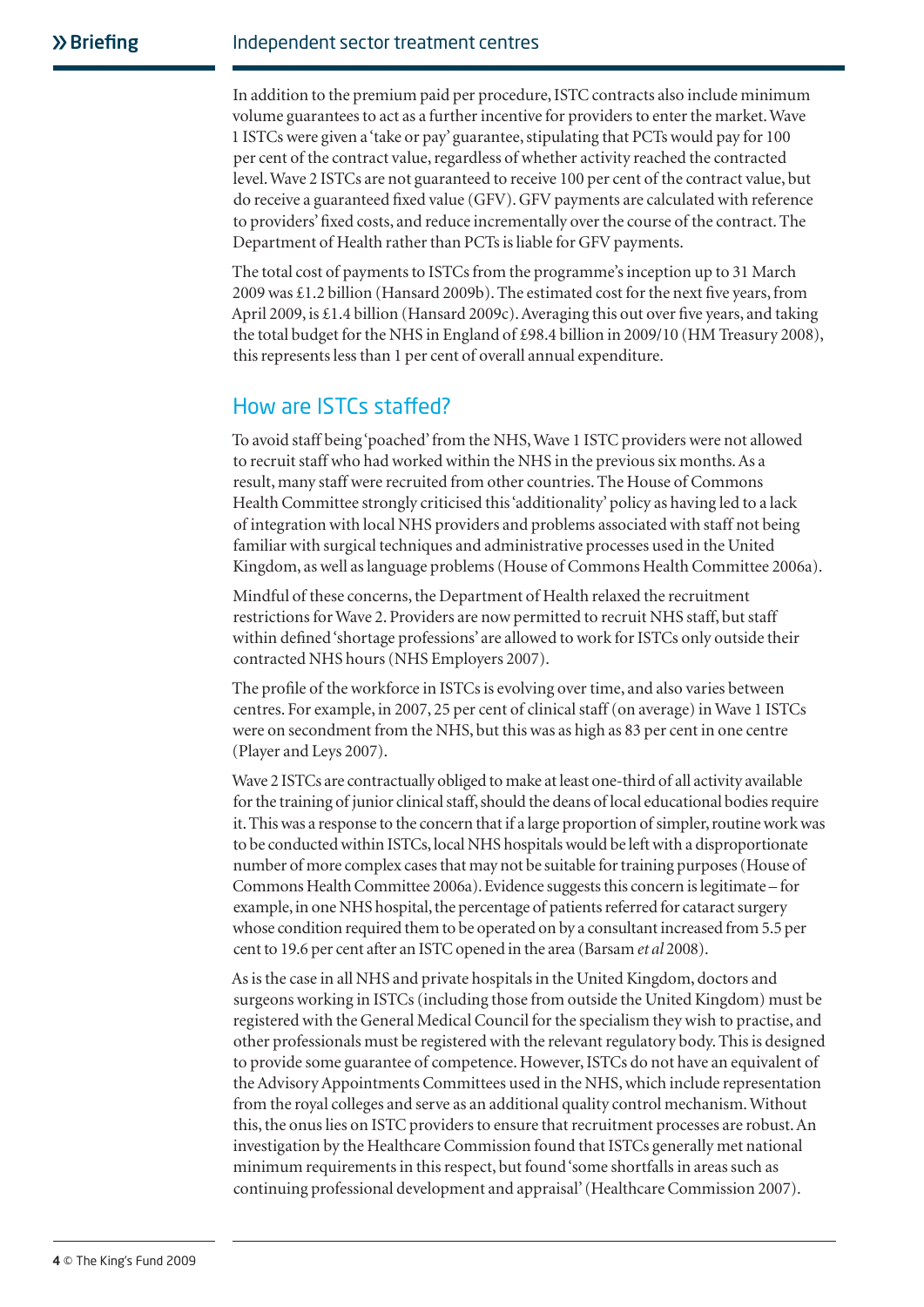# How is the quality of their services regulated?

The quality of work performed by ISTCs was regulated by the Healthcare Commission until 2009, and is now regulated by the Care Quality Commission (CQC). The standards for independent sector providers differ from those used for public sector providers, as different legislation applies. Under the Healthcare Commission, independent sector providers were required to meet the 'national minimum standards' (Department of Health 2002b), whereas NHS providers were regulated against the NHS 'core standards', along with more demanding 'developmental standards' (Department of Health 2006d) and additional requirements described in other policy documents such as the National Service Frameworks (NSFs). These arrangements have been continued on an interim basis by the CQC.

From April 2010, the current regulatory framework will be replaced with a single registration system. All organisations providing services to patients, whether publicly or privately funded, must be registered with the CQC by law. The registration requirements will replace the national minimum standards and NHS core standards, representing a degree of harmonisation in the regulation of publicly and privately owned providers (Health and Social Care Act 2008). However, the new 'improvement standards', which will replace the current developmental standards, will apply only to public providers.

ISTCs must also report to the Department of Health on 26 key performance indicators (KPIs), covering areas such as clinical measures, complaints, and patient satisfaction. These indicators are reported at least once a month, with some being reported on a daily basis (House of Commons Health Committee 2006b). The data submitted to the Department of Health are not made public, as it is argued that this information is commercially sensitive. If an ISTC persistently breaches defined thresholds for any of the indicators, sponsoring PCTs are able to impose financial penalties or, ultimately, terminate the contract (Department of Health 2006a).

## What impact have ISTCs had?

The information available is not adequate to support a conclusive assessment of the impact of the ISTC programme. However, there is some limited evidence relating to waiting times, quality of care, value for money, and innovation.

#### Waiting times

The ISTC programme was intended to reduce waiting times for diagnostics and planned operations in two ways – first, by adding extra capacity to the system, and second, by introducing competition that would stimulate productivity improvements in NHS facilities.

The ISTC programme has made only a small contribution in terms of adding extra capacity. As noted earlier, in some areas, and within certain specialties, ISTCs may account for a substantial proportion of activity (Audit Commission 2008). However, at the national level, only around 2 per cent of all NHS elective activity occurs in ISTCs, which suggests that their contribution has not been a significant factor in the dramatic reductions in waiting times for elective procedures.

It is more difficult to assess the contribution ISTCs may have made to reducing waiting times by stimulating productivity improvements in NHS facilities. Anecdotal evidence suggests that some NHS providers have made changes to the way they deliver services in response to an ISTC opening in their area. A joint report from the Audit Commission and Healthcare Commission found that for some NHS providers, the competitive threat posed by ISTCs provided 'a useful tool to engage clinicians and work with them to deliver change' (Audit Commission 2008).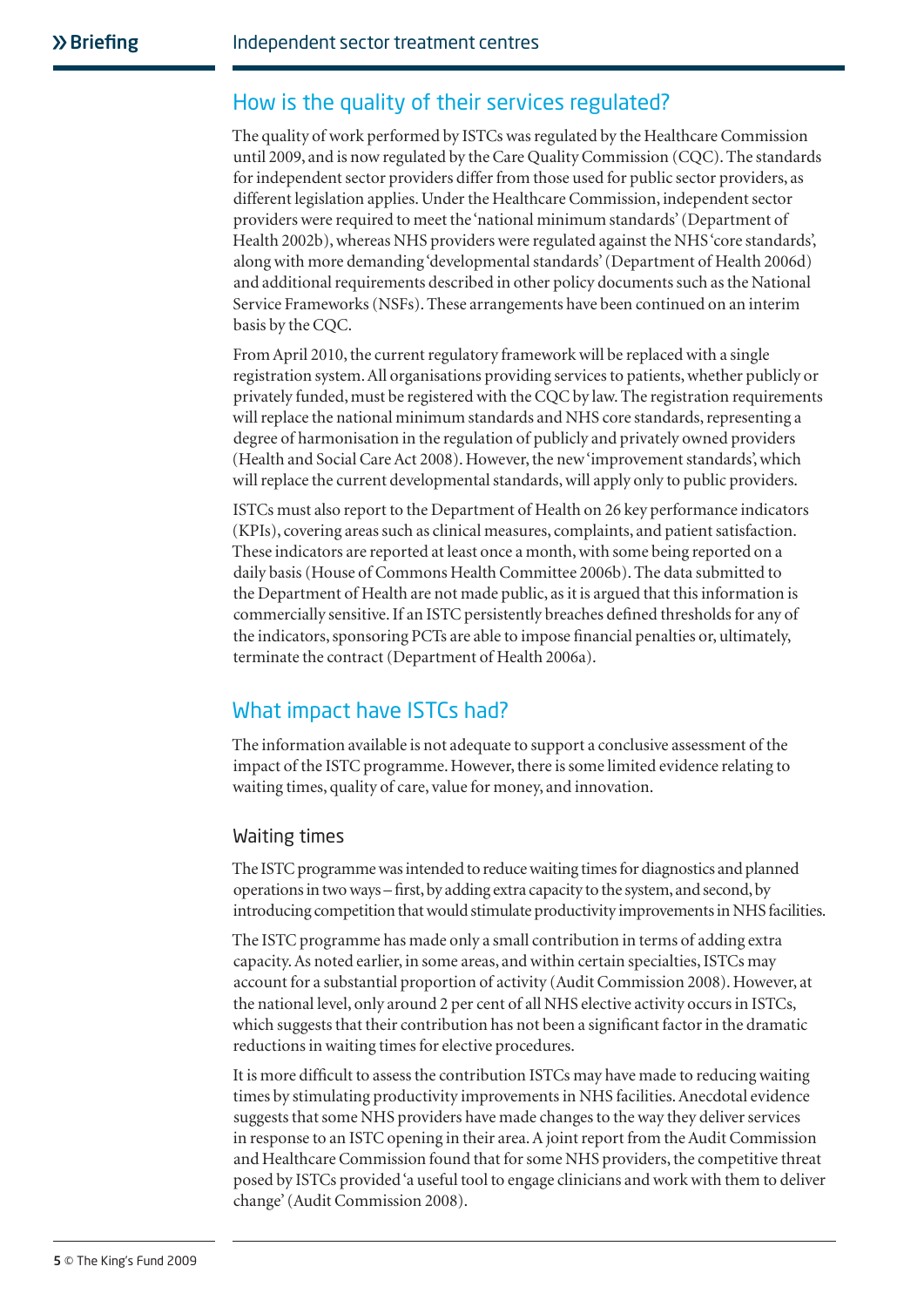Based on evidence submitted by NHS providers, the House of Commons Health Committee enquiry into ISTCs concluded that the galvanising effect of competition on the NHS *may* have been the greatest benefit delivered by the ISTC programme, but criticised the government for not systematically evaluating this effect. The committee recommended that the National Audit Office should conduct such an evaluation, but to date this recommendation has not been acted on (House of Commons Health Committee 2006a).

There is no quantitative evidence to substantiate suggestions that competition with ISTCs has been a factor in reducing waiting times in NHS facilities. A recent analysis by The King's Fund, comparing areas with ISTCs to those without, found no difference in the rate at which waiting times were reduced.

#### Quality of care

Comparing the quality of care provided in ISTCs with that in NHS facilities is not simple, as they differ in terms of the profile of patients treated (case-mix), the regulatory framework they operate within, and the data they collect on their activities. However, the evidence that does exist suggests that most care provided is of a comparable standard to that found in the NHS.

One research study found that improvements in functional status and quality of life were slightly higher in ISTCs for patients undergoing cataract and hip replacement operations, but slightly lower for patients undergoing hernia repair (after adjusting for case-mix). The authors cautioned against placing too much weight on these findings, though, as the number of ISTCs participating in the study was low and it is possible that case-mix adjustment was inadequate (Browne *et al* 2008).

A review carried out by the Healthcare Commission in response to concerns submitted to the House of Commons Health Committee reported that it could provide 'some positive assurance about the quality of care provided by ISTCs'. Their inspections found that processes of care in most ISTCs 'appear to function well'. They did, however, find 'isolated examples of poor care and of centres where staff did not properly understand the need to set up systems for clinical governance'. In particular, there were some difficulties around the transfer of care from ISTCs to NHS facilities – for example, when patients experience complications beyond the scope of services ISTCs are able to provide (Healthcare Commission 2007).

The same report criticised the Department of Health and other statutory bodies for not ensuring that ISTCs provided high-quality data on patient care. Despite improvement over the last two years, the quality of data is still not comparable to that collected by NHS providers (NHS Information Centre 2008). For example, in the second quarter of 2007/8, information on patient diagnosis was missing for 42.6 per cent of records submitted by ISTCs to the Hospital Episode Statistics (HES) database, as opposed to 0.1 per cent from NHS-owned treatment centres, and 1.5 per cent from NHS hospital trusts (Healthcare Commission 2008). This limits our ability to compare the quality of services provided by ISTCs and NHS providers.

#### Value for money

Several issues need to be considered in assessing whether ISTCs have delivered value for money: the higher price paid to ISTCs per procedure; the effect on spot purchasing arrangements with the independent sector; concerns related to case-mix; and the volume guarantees included in ISTC contracts.

The Department of Health argues that the higher prices paid to ISTCs are justified on the grounds that independent sector providers face costs over and above those borne by the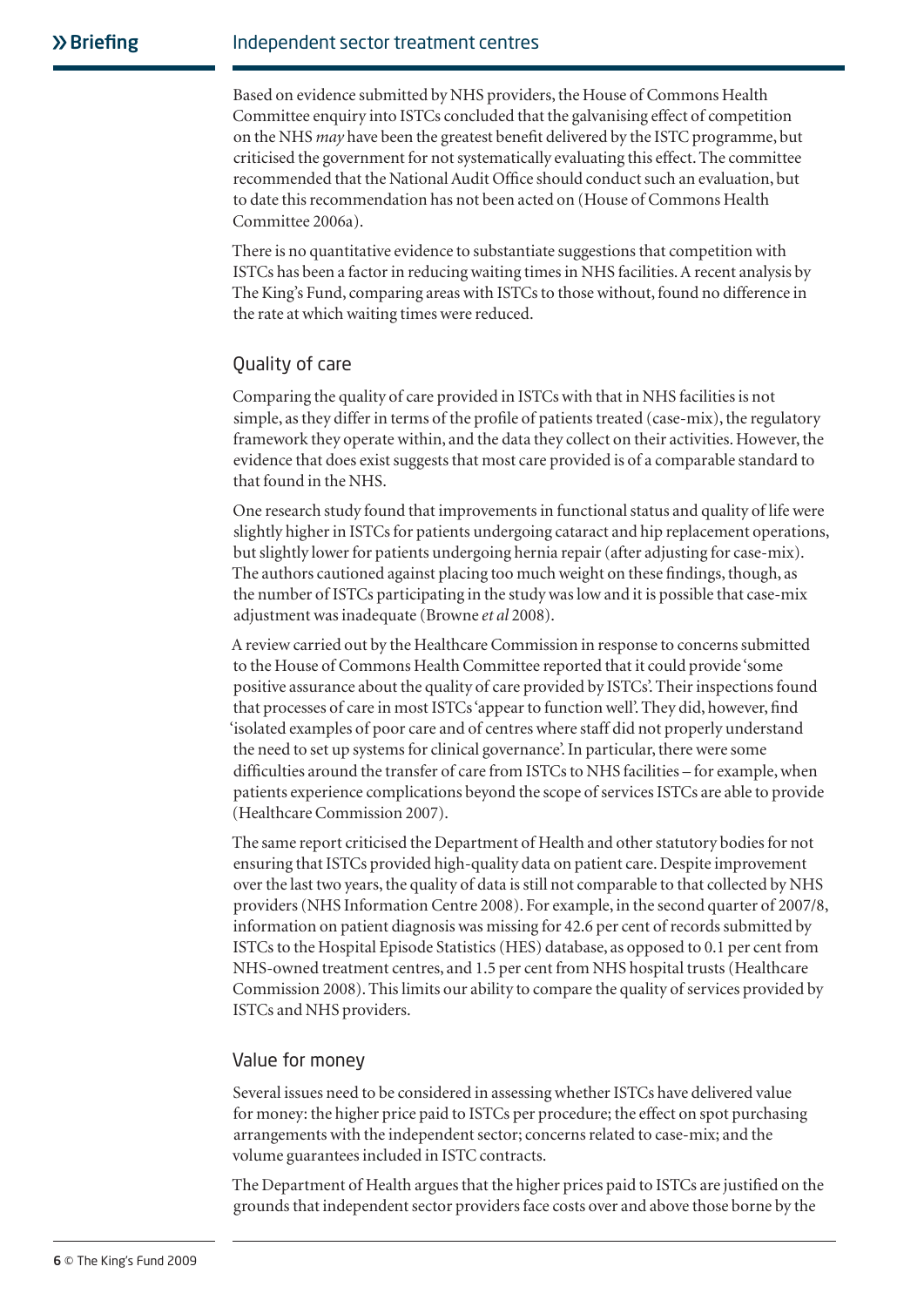NHS, such as corporate taxation (House of Commons Health Committee 2006a). It has also stated that although prices exceed NHS equivalent costs, they are significantly below typical spot purchasing prices used when the NHS purchases care from the independent sector on an ad hoc basis (House of Commons Health Committee 2006a). However, full details on the data and methodologies used to reach these conclusions have not been made available on the grounds of commercial sensitivity.

There is some evidence to suggest that the ISTC programme may have succeeded in its aim of reducing spot purchasing throughout the independent sector (House of Commons Health Committee 2006a; Audit Commission 2008). It could therefore be argued that the ISTC programme has created an environment in which independent sector capacity can be utilised at lower cost.

ISTCs are constrained in terms of the complexity of the cases they can accept, and there has been some concern that the pricing system used in the NHS may not be sufficiently differentiated to be able to recognise this and reduce payment accordingly (Audit Commission 2008). In theory, this could lead to ISTCs (along with NHS treatment centres accepting a limited range of cases) being overpaid relative to NHS hospitals. Data limitations mean that it is difficult to assess whether or not this is happening (Mason *et al* 2009).

Perhaps the most significant issue relating to value for money is the volume guarantees included in ISTC contracts. Information published by the Department of Health shows that many ISTCs have been under-utilised. By the end of September 2008, Wave 1 ISTCs had performed 85 per cent of the activities they had been paid for up to that time (Department of Health 2008a). For Wave 2 ISTCs, contract utilisation for elective schemes by September 2008 also stood at 85 per cent, and for diagnostic schemes was only 25 per cent (Department of Health 2008b). This under-utilisation may reflect resistance within the NHS to using ISTCs and poor relations with local GPs and other providers (Audit Commission 2008), and has been tackled in some PCTs by giving GPs financial incentives to refer patients to ISTCs (Carvel 2006). It may also indicate that some of the extra capacity created by ISTCs is now surplus to requirements.

#### Innovation

ISTCs were intended to provide a space in which innovative approaches could be developed, which could then spread throughout the NHS. The Health Committee enquiry concluded that ISTCs have indeed 'embodied good practice and introduced innovative techniques', such as the use of mobile units, streamlining the supply of prostheses, and 'the construction of facilities based around patient flow'. However, some witnesses claimed that these practices were also happening within the NHS (House of Commons Health Committee 2006a). No evidence is available on whether good practice and innovation developed by ISTCs has subsequently been adopted by NHS providers.

## What is the future of ISTCs?

Thirteen of the Wave 1 contracts are due to expire by the end of 2009/10 (Hansard 2009d), with most of the remainder expiring in the following two years. Wave 2 contracts will expire between 2011 and 2017 (Hansard 2009c). The Department of Health has stated that there will be no further central procurement of ISTCs (Department of Health 2007).

Once centrally negotiated contracts expire, ISTCs will operate under the same rules as other independent sector providers. They will be able to treat private patients and will no longer be subject to restrictions on employing NHS staff. New contracts will be agreed with PCTs, and competition rules state that these contracts should not contain guaranteed payments or volumes except in 'exceptional circumstances' (Department of Health 2008c). PCT commissioners are expected to base arrangements with ISTCs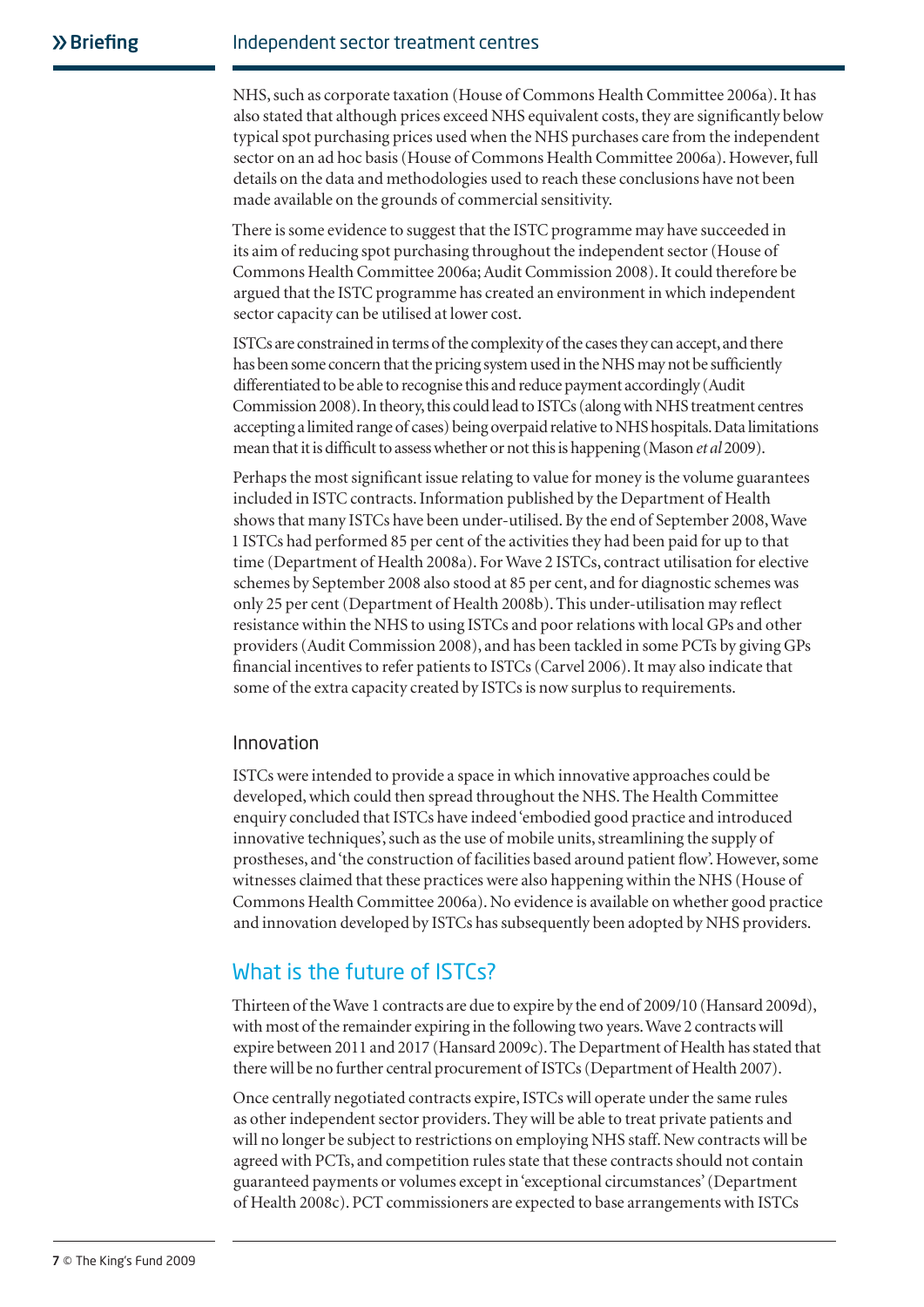on the 'standard NHS contract', which specifies a range of responsibilities providers must accept – for example, compliance with the 18-week referral to treatment target (Department of Health 2008d).

In at least 14 cases, the NHS will be obliged to pay providers for the 'residual value' of ISTC buildings and facilities when contracts expire (Hansard 2008). The NHS will then own these assets and may choose to rent them out to ISTC providers, should the contract be renewed or put out to tender. The estimated total value of these payments is £176 million for Wave 1 and £40 million for Wave 2 (Hansard 2009e). It is unclear whether PCTs, SHAs or the Department of Health will be liable for these payments.

As of April 2008, patients being referred for routine care have the right to be seen by any provider (NHS or independent sector) that is registered to provide the service they need, willing to accept NHS prices, and either holds a contract with their local PCT or is listed on a national 'choice network'. Initially, ISTCs will be registered to provide only those services covered by their original national contracts. However, they will be able to expand their scope by applying to become registered for other services, presenting providers with wide-ranging new business opportunities.

In theory, therefore, the future of ISTCs rests with patients and the choices they make about who provides their care. However, the extent to which patients are currently given a choice of provider at the point of referral is questionable – in 2007, only 45 per cent of patients recalled having been given a choice (Department of Health 2008e). This suggests that, in practice, some power regarding the future commercial success of ISTCs rests in the hands of GPs and others involved in the referral process.

# Conclusion

There is a limited amount of information relating to ISTCs due to a combination of problems with routine data collection, commercial sensitivity, different regulatory frameworks applying to NHS and independent sector providers, and a lack of systematic evaluation of the effects of ISTCs on the NHS. These limitations make it difficult to compare different types of provider. Shifting responsibility for ISTCs to the local level may further complicate comparisons, given that the Department of Health is under no obligation to collect details of arrangements agreed between PCTs and independent sector providers.

As the NHS moves towards greater diversity of provision, with increasing involvement of the independent sector, it is important to ensure that data on quality and cost are publicly reported so that regulators, commissioners and patients can judge the relative performance of providers on a level playing field.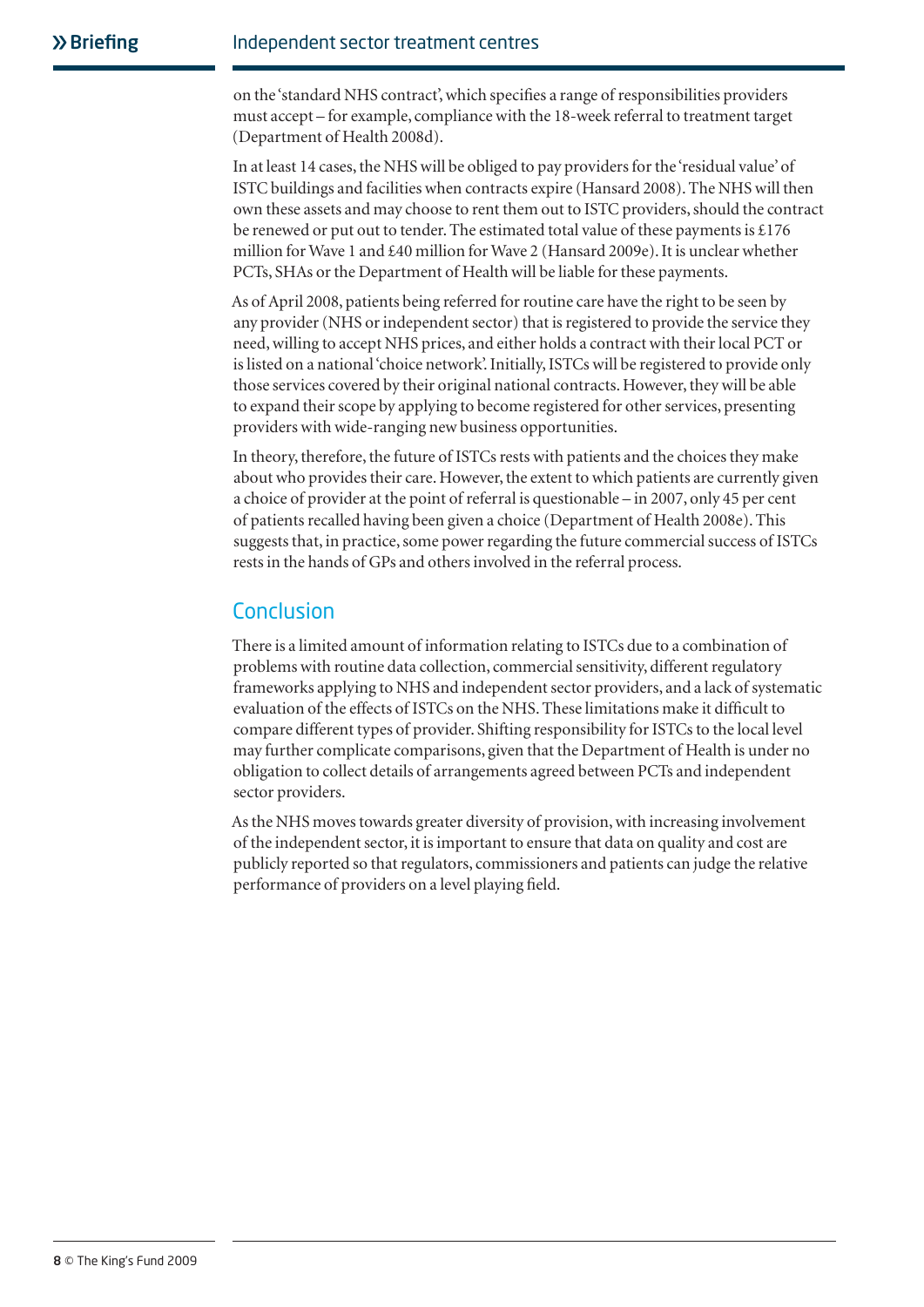#### References

Audit Commission (2008). *Is the Treatment Working? Progress with the NHS system reform programme*. London: Audit Commission.

Barsam A, Heatley CJ, Sundaram V, Toma NM (2008). 'A retrospective analysis to determine the effect of independent treatment centres on the case mix for microsurgical training'. *Eye*, vol 22, no 5, pp 687–90.

Browne J, Jamieson L, Lewsey J, van der Meulen J, Copley L, Black N (2008). 'Case-mix & patients' reports of outcome in Independent Sector Treatment Centres: Comparison with NHS providers'. *BMC Health Services Research*, vol 8, no 78. Available at: www. biomedcentral.com/1472-6963/8/78 (accessed on 3 June 2008).

Carvel J (2006). 'GPs offered payments to send patients private'. *The Guardian*. 11 May.

Department of Health (2008a). *ISTC Phase 1 Contractual Information (as at 30 Sept 2008)*. Available at: www.dh.gov.uk/en/Healthcare/Primarycare/Treatmentcentres/index. htm?IdcService=GET\_FILE&dID=178489&Rendition=Web (accessed on 2 September 2009).

Department of Health (2008b). *ISTC Phase 2 Contractual Information (as at September 2008)*. Available at: www.dh.gov.uk/en/Healthcare/Primarycare/Treatmentcentres/index. htm?IdcService=GET\_FILE&dID=178488&Rendition=Web (accessed on 2 September 2009).

Department of Health (2008c). *PCT Procurement Guide for Health Services*. London: Department of Health. Available at: www.ccpanel.org.uk/content/PCT-Procurement-Guide.pdf (accessed on 2 September 2009).

Department of Health (2008d). *The Standard NHS Contracts for Acute Hospital, Mental Health, Community and Ambulance Services and Supporting Guidance*. London: Department of Health.

Department of Health (2008e). *Report of the National Patient Choice Survey, England – September 2007* [online]. Available at: www.dh.gov.uk/en/Publicationsandstatistics/ Publications/PublicationsStatistics/DH\_082508 (accessed on 2 September 2009).

Department of Health (2007). 'Johnson outlines new measures to deliver more choice and faster treatment to patients'. Press release, 15 November.

Department of Health (2006a). *ISTC Manual*. London: Department of Health.

Department of Health (2006b). NHS Orthopaedic Schemes April-May 2006. Available at: www.dh.gov.uk/en/Healthcare/Primarycare/Treatmentcentres/index.htm?IdcService=GET\_ FILE&dID=22139&Rendition=Web (accessed on 2 September 2009).

Department of Health (2006c). NHS Ophthalmology TC Schemes April-May 2006. Available at: www.dh.gov.uk/en/Healthcare/Primarycare/Treatmentcentres/index. htm?IdcService=GET\_FILE&dID=26610&Rendition=Web (accessed on 2 September 2009).

Department of Health (2006d). *Standards for Better Health*. London: Department of Health.

Department of Health (2002a). *Growing Capacity Independent Sector Diagnosis and Treatment Centres*. London: Department of Health.

Department of Health (2002b). *Independent Health Care National Minimum Standards*. London: The Stationery Office.

Department of Health (2000). *The NHS Plan: A plan for investment, a plan for reform*. London: The Stationery Office.

*Hansard (House of Commons Debates)* (2009a) 9 February 2009 col 1768W.

*Hansard (House of Commons Debates)* (2009b) 6 May 2009 col 207W.